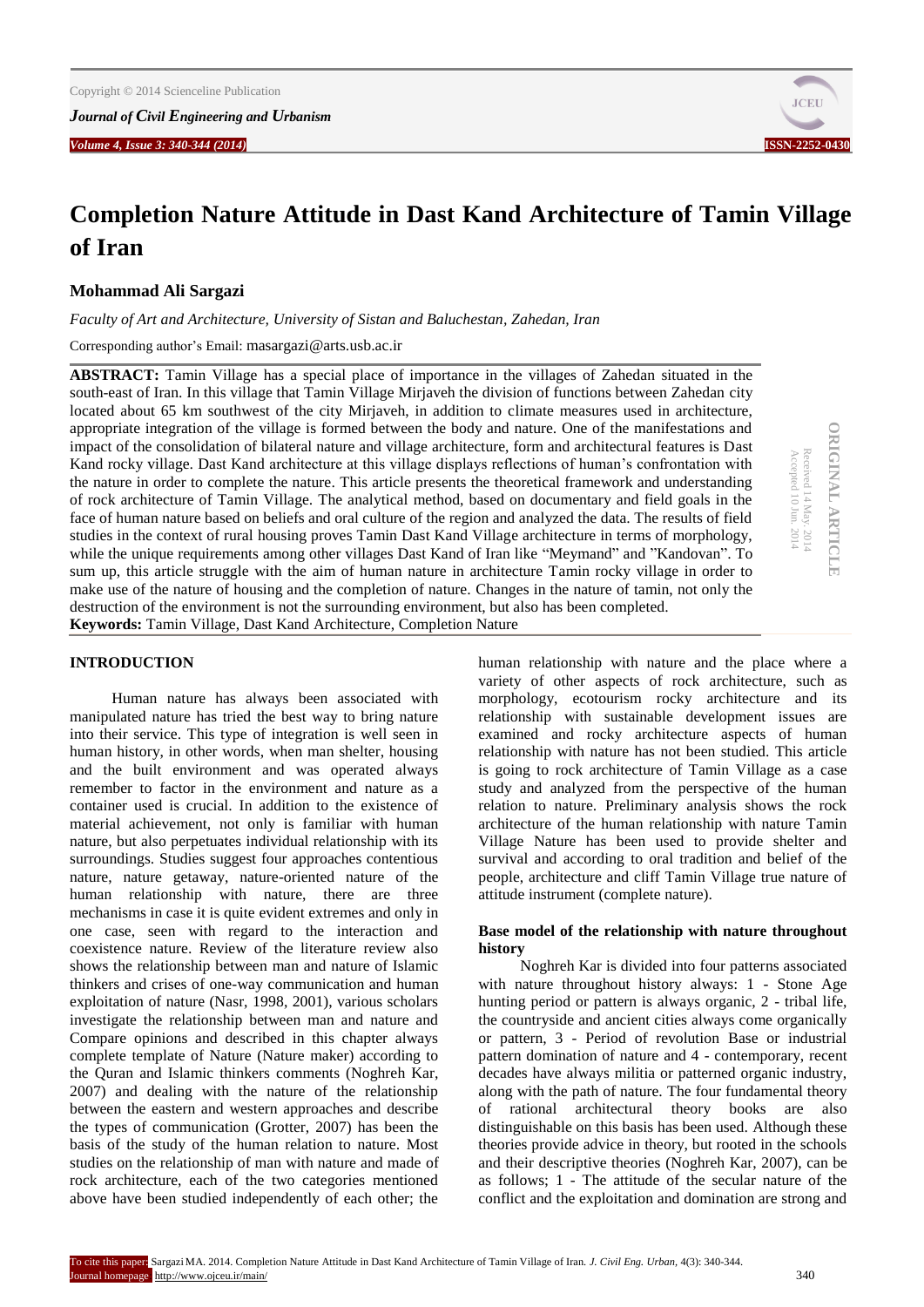deal with nature, in the view of humans and nature, humans have no connection with this unseen world of metaphysics and its short existence in this world prefers to as more and more of the nature of the goods, use and enjoy the view cannot in general be considered to identify the nature of a constitutional nature is going on cause, and aim to not follow any specific. In this view, the phenomena of the universe are the result of the response random atoms that can be physical or mental (Farshad, 1983). On the other hand, the long-dominant view of the hydrophobic nature of the Middle Ages, the most important ideas that emerged in an unprecedented manner, Besides the secular view of nature-oriented perspective (naturalism) was never so much the nature of modern industrial era was dominated by humans not become the spirit of domination and control of nature in art and architecture of this era can be seen clearly the main feature of this period of change in the relationship between man and nature In this view, the phenomena of the universe is the result of the response random atoms that can be physical or mental (Farshad, 1983). On the other hand, the long-dominant view of the hydrophobic nature of the Middle Ages, the most important ideas to form an history emerged, besides the secular view of nature-oriented perspective (naturalism) was never so much the nature of modern industrial era was dominated by humans not become the spirit of domination and control of nature in art and architecture of this era can be clearly seen. The main feature of this period of change in human nature rather than man and nature interpretation and originality to it, examines the changing nature and the main focus here is to give your mind and originality of the human relationship with nature, the arts industry becomes more human, something that aims to provide comfort (Nasr, 2001). 2 - Escape to nature and sometimes indifferent attitudes: This view is recommended as a predisposition to control and dominate nature and human nature does not know it has two different structures the theoretical foundation of this view can be found in the philosophy of mysticism, fantasy, nature, nuisance and to reach beyond the veil of nature and the universe as a prison that deprives a man of the world to reach the truth and the way to achieve real world, sometimes disregarding the opposition (austerity) the nature of practical wisdom on building schools, creating the foundations of nature is ignored or opposed (Noghreh Kar, 2007). 3 - The natureoriented approach of this theory is an ancient eastern schools , but now has emerged as a new form of naturalism is a form of structural and non- structural and appearance of this relationship follows they do not know it organic. The major schools of various forms of exploitation and shaped to mimic the manifestations of nature are concerned, the most important ideas in this area should be considered as organic offices only way to join and become one with nature and human nature is human nature, arising as a mother returns to the nature and more theoretical in nature to appear again in this perfect man as a model of a human being by nature is important and this in schools like Zen Buddhism and Zoroastrianism can be seen as a good base for the schools of practical wisdom, friendship and intimacy with nature (Noghreh Kar, 2007) and 4 complete view of nature, many schools struggle with nature, and nature-oriented nature escape may have a claim. But the variety of views, in the Quran about human relationship with nature is close to the view expressed in the theory of ideas about nature is as follows:

First theory: Human nature has the task of colonization and conquest. Second theory: The nature of the geology below the spiritual dimension of human existence. Third theory: natural substrate for the formation of physical and spiritual sense of man and his mother. (Noghreh Kar, 2007). Since humans are connected to God and to the connection of encircled the man after God's nature's way of dealing with some aspect of the divine, because is it that some mystic interpretation of "divine formative books" are thus sanctioned by the Koran and the Islamic view of nature as a result of this correspondence is to establish "look at a verse" to nature. Exactly Quran verses word for nature uses the Islamic nature of the show is that it is never the final stage of ontology, but it also has a symbolic aspect and sign up to our higher being and more familiar with the Divine transcendence is near Accordingly, one of the most important lessons of nature, is a Muslim. Muslims because it is literally a law of nature and nature's divine tradition throughout history it has been dominant and always has been submitted. Firm boundary between man, nature and metaphysics does not exist in Islamic texts. In fact, what is metaphysics, it is located in the middle (Nasr, 2000). An overview of the nature described in the Qur'an reveal that the Quran repeatedly advised people to travel horizons and describe the frequency and manifestations of nature and its beauty enumerated and its interaction with God and man have shown (Noghreh Kar, 2007). Biruni also adapt to distinguish between humans and the great scholar and intellect distinguishes man from other creatures he sees. In his view, the human being as the Caliph of Allah in the universe has been established with the aim to reign over the entire world and he shall reign for help with his intellect, observing and understanding the verses of the Lord is on Facebook intermediary between creatures and God is the universe (Nasr, 1998). Martyr Motahari human relationship to nature in relation to fruit and tree metaphor and accordingly concludes that the nature of the tree of life that man is born in this world, it must be coordinated (Motahari, 1990).

# **Dast Kand (rock) Architecture of Tamin Village**

Tamin Village of functions Mirjaveh of Zahedan city in a distance of about 65 km southwest of the city Mirjaveh is located. East longitude and 61 degrees 09 minutes and 45 seconds north latitude and 21 degrees 41 minutes 38 seconds and an altitude of 2051 meters above sea level, its geographical coordinates are. This village is one of the most beautiful villages on the slopes of Mount Taftan (Sargazi, 2005).

Architecture Dast Kand of Tamin Village, with an area of over 4,000 square meters to the end of Sassanid and early Islamic period returns. Tamin rock architecture of the four parts of the mountain had been dug. Approximately dome-shaped roof and columns, and each of them are additional space. Some of the architecture is implemented in two classes (Moghadasi, 2006).

This village is one of the rocky "Chelle Khaneh" is, according to popular belief and oral tradition of the people, In the distant past, the Muslim population in this country where the mountain had been dug, forty-day period began to pray and worship during this period did not use any food, only water and ate dates if necessary. Currently, this site remains abandoned and in some parts it has been destroyed due to natural causes (Moghadasi, 2006)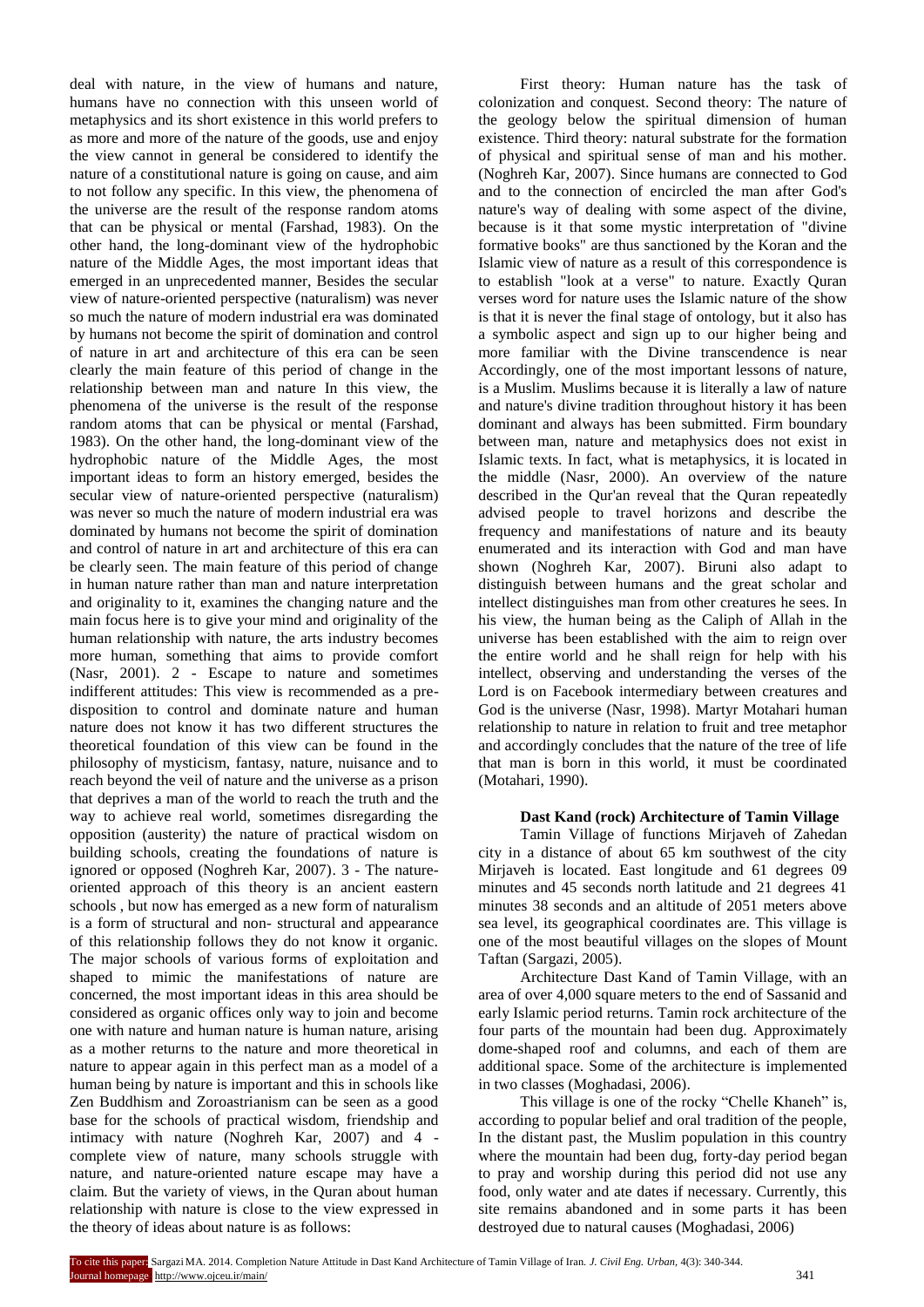

**Figure 1:** Location of Tamin Village, 2009 (Source: Tamin Tourism detailedstudies)



**Figure 2:** Architecture rocky of Tamin Village, 2013

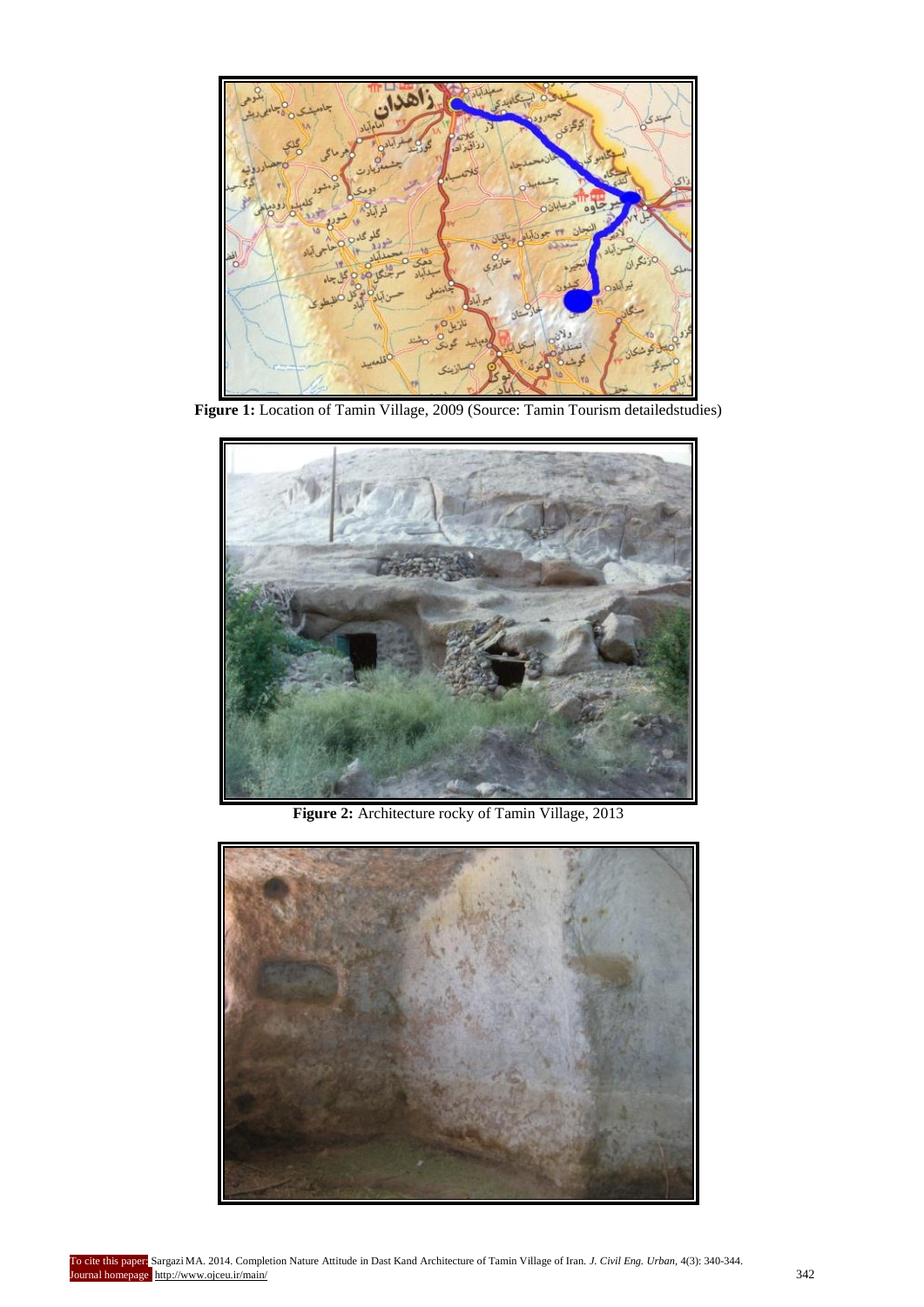The rise of rock architecture Tamin given historical period and comparison with the formation of silver classified work, the tribal life, the countryside and ancient cities or pattern always goes beyond organic. In the course of man's interaction with nature and with the emergence of agriculture and animals inhabit a human, lifestyle, moving out of the state of static, and architecture, was formalized. Also in this period compared to the prior period reduced fear of human nature, the nature of need and it has a strong emotional connection. Human exploitation of nature to civil liability, reclaiming and modify deals (Noghreh Kar, 2007), martyr Motahari basis to adapt to changes in the nature of human nature, physical status says: "When the organism because of the nature of adverse environmental conditions change comes to her physical condition" (Motahari, 1999). To offset or complement the nature of these changes include geometry governing the use of colors and forms that were lacking in the sense of nature. However, the use and form of the built environment with the aim of Nature is completed (Khak Zand et al., 2007).

#### **DISCUSSION**

Comparison of the human relationship with nature rock architecture Tamin Village with four models of human relationship with nature is always silversmith and match it with belief and oral tradition of the people in the building "Chelle Khaneh" of a cliff indicates that one of the main functions of the building providing space to communicate with the world of metaphysics, it would be in conflict with the views of nature cannot be summarized. In view of the nature of human conflict and the nature of metaphysical and unseen worlds have no relationship with this man and his short existence in this world prefers to nature as a commodity more of the, and the pleasure of the of this rocky architecture Tamin considering providing spaces communicate with the world of metaphysics and believed to be in line with the views of a model that cannot always be contentious nature. On the other hand, taking refuge in the "Chelle Khaneh" and abstain from food and water kind of austerity and disregard for nature - the true model is always an escape to nature - the mind makes but this type of temporary withdrawal and addressing prayer and worship for forty days and return back to nature, the true nature of the ritual of fasting is not an escape and based on oral believes the region will strengthen the selfpurification has long sought a return to nature and the ascetic thought that a disregard of nature are in constant flight is different, so Tamin rock architecture in line with the views of a model is not always averse nature. What is certain as the principles of nature-oriented model has always rock architecture Tamin join and become one with nature because nature is always oriented model that can be applied to achieve stability and peace and security, in addition, this type of architecture is also in harmony with the natural surroundings and no degradation with friendship, enjoyment and intimacy with it, however, comparing its properties with the principles of natural VOC pattern maker (complete nature) show the human architectural Tamin rock, digging through mountains to conquer nature has made this capture as described in

Figure 2 and Ayatollah Javadi Amoli says the way the material properties of the human recognition and it is set to true leadership and directed in such a way that it could be used to better advantage and capture the true nature of nature occur contrary to the true nature of the conflict interference (Javadi Amoli, 2001).

Mullasadra colonial difference (conquer) the dominant attitudes in colonial knows that talent is innate and inherent in nature and in harmony with all its inherent features are used (Noghreh Kar, 2007). On the other hand, based on a complete view of nature, the natural is substrate for the formation of physical and spiritual man. Building a "Chelle Khaneh" on a cliff in the region belief and oral tradition, a place for prayer and worship and spiritual formation is later. In addition to man-made environments harmony with the nature of the main goals of the model is always complete nature of this coordination is indicated Tamin images of rock architecture.

## **CONCLUSION AND RECOMMENDATION**

Dast Kand Architecture of Tamin Village, moreover, in terms of morphology is unique, capturing the true nature based on correct understanding of the nature and characteristics based on beliefs and oral culture of the people, part of the architecture (Called "Chelle Khaneh") admitted for the formation of physical and man is spiritual. In addition to man-made environments harmony with nature and characteristics of this architecture is the architecture Dast Kand and rocky Tamin human confrontation with nature in order to complete scenes from nature displayed and the true nature of the model is always complete.

# **REFERENCES**

- Farshad M. (1983). System Approach, Tehran, Amir Kabir Publications, Iran.
- Grotter, YK, (2007). The Aesthetics of Architecture, translated by Jahanshah Pakzad, martyr Beheshti University, Tehran, Iran.
- Hamzehnejad, M. (2007). Proceedings of man, nature, architecture, Ferdowsi University of Mashhad.
- Javadi Amoli, A. (2001). Human expect from religion, Asrar Publishing Centre, Iran.
- Khakzand, Mehdi. Ahmadi, Amir Ahmad, (2007), at the approach of nature and architecture, Bagh e Nazar, No. 8, pp. 35-47.
- Mesbah, M. T., (1987), Quran, Institute for the right way, Iran.
- Moghadasi, A, (2006), plans worth tissues Tamin Village, Zahedan , Cultural Heritage, Handicrafts and Tourism Organization of Sistan and Baluchestan, Iran.
- Motahari, M. (1990). The Perfect Man, Publication Vahdat, Iran.
- Motahari, M. (1999). Collected Works, Volume 4, Sadra
- Nasr, Seyed Hossein, (1998). Review of Islamic thinkers about nature, Agah Publication, Tehran, Iran.
- Nasr, Seyed Hossein, (2000). The need for a sacred science, translated by H. Miandari, Taha Institute